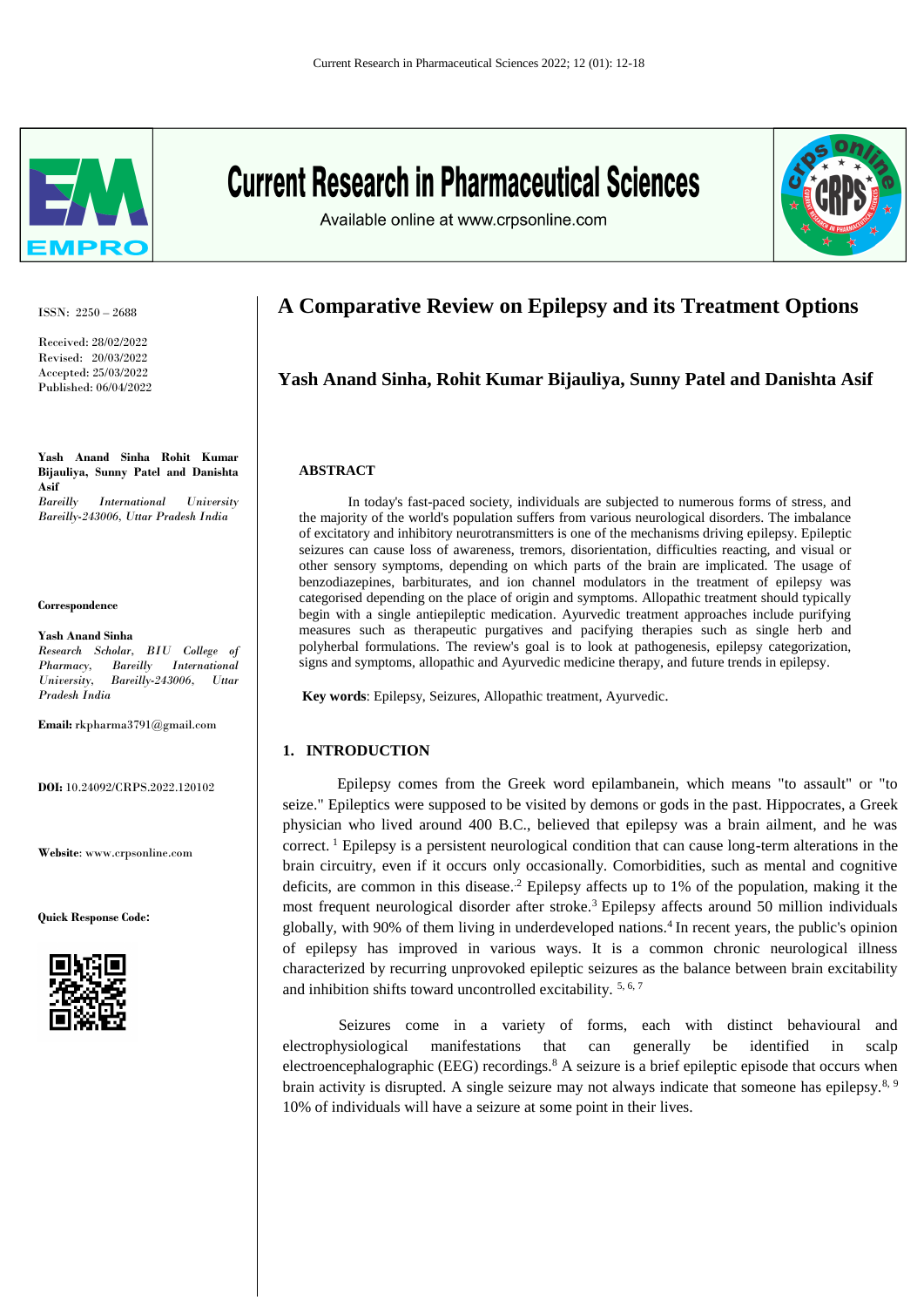The duration of a seizure might range from a few seconds to many minutes. Convulsions, loss of consciousness, blank gazing, lip smacking, and jerking motions of the arms and legs are only some of the signs and symptoms that patients and health care workers may not identify<sup>10</sup> The onset, middle, and end of a seizure are all distinct.

#### **2. PHASES OF SEIZURES**

Four phases of a seizure can be distinguished.

a) Prodromal phase: This phase begins a few hours or even days before the seizure itself and should not be confused with the aura. Headache, sleeplessness, irritability, sadness, poor temper, or increased activity are all signs of the prodromal phase.

b) Aura: By seconds or minutes, this period precedes the seizure. The seizure episode is just getting started. Extreme terror, odd epigastric sensations, hallucinatory experiences, foul odours, and other sensations are all examples of aura emotions. The aura phase is vivid in the patient's mind.

c) Seizure (ictus phase): There is a loss of consciousness in practically all seizures, and the patient may be unable to provide any information regarding the ictus.

d) Post-ictal phase: This phase may or may not exist, or it may extend for several hours, or even days. Deep sleep and waking up with weariness, headaches, muscle pains, bewilderment, irritability, or ataxia are some of the symptoms. Transient paralysis can last anywhere from a few hours to days.<sup>11</sup>

#### **2.1 Classification**

 There are three main types of seizures: partial, generalized, and unclassified.<sup>9</sup>

#### *2.1.1 Partial Seizures (seizures begin locally)*

A. Simple (without impairment of consciousness) with motor symptoms

- with psychic symptoms
- with psychic symptoms.

B. Complex (with impairment of consciousness)

• Impaired consciousness at onset with or without automatisms

• Simple partial onset followed by impairment of consciousness with or without

C. Secondarily Generalized (partial onset evolving to generalized tonic clonic seizures)

*2.1.2 Generalized seizures (bilaterally symmetrical and without local onset)* 

*2.1.3 Unclassified Seizures* 

*2.1.4 Status epileptics* 

#### **3. PATHOPHYSIOLOGY**

 The cerebral cortex manifests itself in paroxysmal seizures. When the excitatory and inhibitory forces within the population of cortical neurons become suddenly imbalanced, a seizure results. A volatile cell membrane or its surrounding/adjacent supporting cells are used to identify the fundamental physiology of a seizure event. The seizure starts in any cortical or subcortical location with a grey count. To begin with, certain neurons fire improperly in a tiny number of cases. Normal membrane conductance, inhibitory synaptic contemporary breakdown, and excess excitability might manifest locally, resulting in a focal seizure, or more widely, resulting in a generalised seizure. This onset spreads via physiologic pathways to encompass places in close proximity to far-flung locations.

A change in potassium conductance, a disease of the voltage-gated ion channels, or a lack of membrane ATPases involved in ion transport can all cause neuronal membrane to become volatile and cause a seizure. Certain neurotransmitters (e.g., histamine, peptides, acetyl choline, glutamate aspartate, cytokines, corticotropin freeing factor, norepinephrine, purines, and steroid hormones) increase neuronal excitability and propagation, whereas GABA and dopamine decrease neuronal excitation and propagation.

The need for blood float to the mind increases during a seizure to take off CO and to provide substrate for metabolic interest of the two neurons. As the seizure progresses, the mind experiences more ischemia, which can lead to neuronal loss and mental damage. [12]

Some types of epilepsy are linked to mutations in a number of genes. The generalised epilepsy and infantile seizures disorders have been linked to genes that code for protein subunits of ligand-activated ion channels and voltage sensitive.[13] Seizure awareness is located inside the temporal lobe in psychomotor epilepsy.<sup>14</sup>

#### **3.1 Signs and Symptoms of Epilepsy** <sup>15</sup>

#### *3.1.1 Generalised*

- All parts of brain affected
- Tonic: clonic Motor, consciousness Tonic and clonic convulsions, loss of consciousness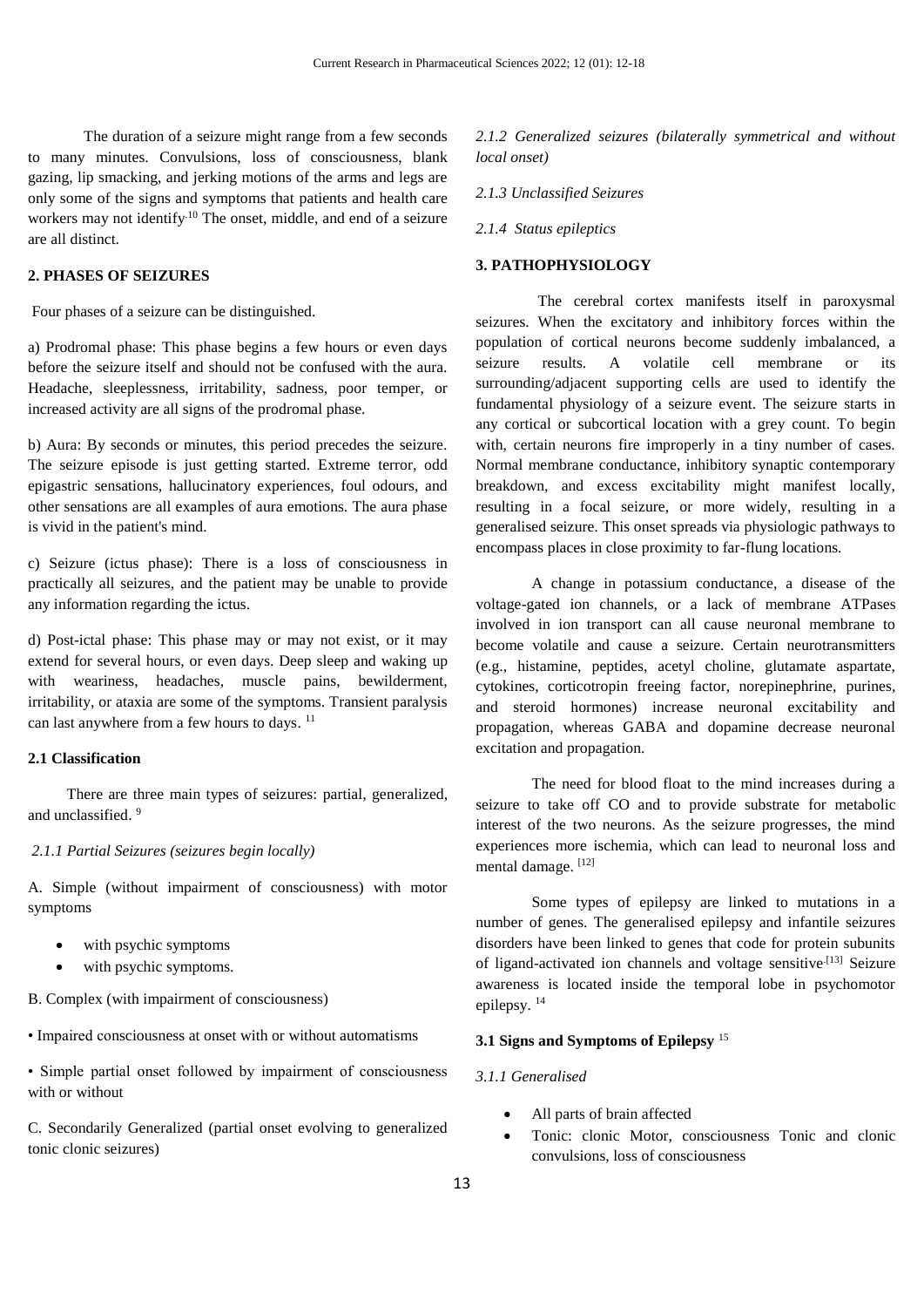Myoclonic: Motor Jerking limbs

#### *3.1.2 Partial*

- Frontal lobe Motor Twitching, jerking
- Temporal lobe Sensory Smells, epigastric sensation & any other sensations.
- Behaviour Psychiatric
- Parietal lobe Sensory Tingling etc.

#### **3.2 Management and Treatment**

#### *3.2.1 Management of Epilepsy by Allopathic medicine:*

The phrases anticonvulsant and antiepileptic are interchangeable. Anticonvulsants inhibit artificially caused seizures in laboratory animals, whereas anti-epileptic drugs are used to treat epilepsies in humans.[16]

#### *3.2.1.1 Principles of management:*

- Patients should be informed about the condition, the length of therapy, and the need of adherence.
- Any factor that causes epilepsy, such as a brain tumour, should be addressed.
- Expect natural variation; for example, attacks may occur more frequently or solely around menstruation in women.
- Avoid inciting conditions like alcohol and sleep deprivation while precipitating. stress on the mind
- Only use the antiepileptic if the kind of seizure and frequency warrant it, which means more than one modification every 6-12 months.<sup>17</sup>

#### *3.2.2 Allopathic treatment of epilepsy*

 A single anti-epileptic drug should be used to begin treatment (AED). Until seizure control is obtained, the dosage should be progressively raised. If the first therapy is unsuccessful, a second AED can be used. The second drug's dose is gradually raised until the maximum tolerable dose is reached. If the first medicine is unsuccessful, the second drug is progressively withdrawn, and then combination therapy is tried. "Conventional" or "first-line" medicines include phenytoin, phenobarbitone, carbamazepine, oxcarbazepine, and valproate. Other AEDs, such as vigabatrin, topiramate, and zonisamide, are referred to as "second-line" or "new" medicines. It is advisable to start with a traditional AED because they are less costly and have less adverse effects. When the first line medicines are contraindicated, newer AEDs can be administered instead.<sup>15</sup>

*3.2.3 Management of epilepsy by Ayurvedic drug* 

 Apasmara is a type of disease that affects both the mind and the body. The aetiology of Apasmara is described as eating unwholesome and unclean food, engaging in harmful behaviours, suppressing mental attributes reflecting purity, and disrupted Dosha (humour) balance all have a part in the manifestation of the disease.<sup>21</sup> It is categorised as Vattaja, Pittaja, Kaphaja, and Sannipataja based on the prominent Dosha (humour) involved in its pathophysiology and clinical presentation of epilepsy. These techniques might be regarded palliative and curative in nature, bringing the body back to a physiological state from a diseased one.

#### **4. CONCLUSION**

Epilepsy is a neurological disorder that mostly affects the central nervous system. It has an impact on one's physical, psychological, family, and professional lives. As a result, anticonvulsant medication is chosen largely for its efficacy in treating certain types of epileptic seizures and epilepsy. Despite early and appropriate daily therapy with a sufficient anticonvulsant medication, a significant number of individuals with epilepsy suffer from intractable or drug-resistant epilepsy. Excessive firing of excitatory neurotransmitters and a reduction in inhibitory neurotransmitter activity characterize epilepsy. Epilepsy is best treated with benzodiazepines, barbiturates, and ion channel modulators. If seizures are not controlled with monotherapy, polytherapy is a recommended treatment for epilepsy in Ayurveda, which includes pharmacological and non-pharmacological measures with many herbal, herbo-mineral formulations in different dosage forms with a variety of techniques to provide good control of seizures for most people with epilepsy.

#### **5. ACKNOWLEDGEMENT**

 The authors are thankful to Mr. Rohit Kumar Bijauliya, Assistant Professor, BIU College of Pharmacy, Bareilly International University, Bareilly for his guidance to carry out this research work successfully.

#### **REFERENCES**

- 1. National Institute of Neurological Disorders and Stroke. Seizures and epilepsy: Hope through research. Available at: [www.ninds.](http://www.ninds/) nih.gov/disorders/epilepsy/detail\_epilepsy.htm. Accessed January 19, 2010.
- 2. Rudzinski LA, Meador KJ. Epilepsy and neuropsychological comorbidities. Continuum (Minneap Minn) 2013;19: 682–96.
- 3. Carl E S. Epilepsy: a review of selected clinical syndromes and advances in basic science. Journal of Cerebral Blood Flow &Metabolism 2006; 26:983-04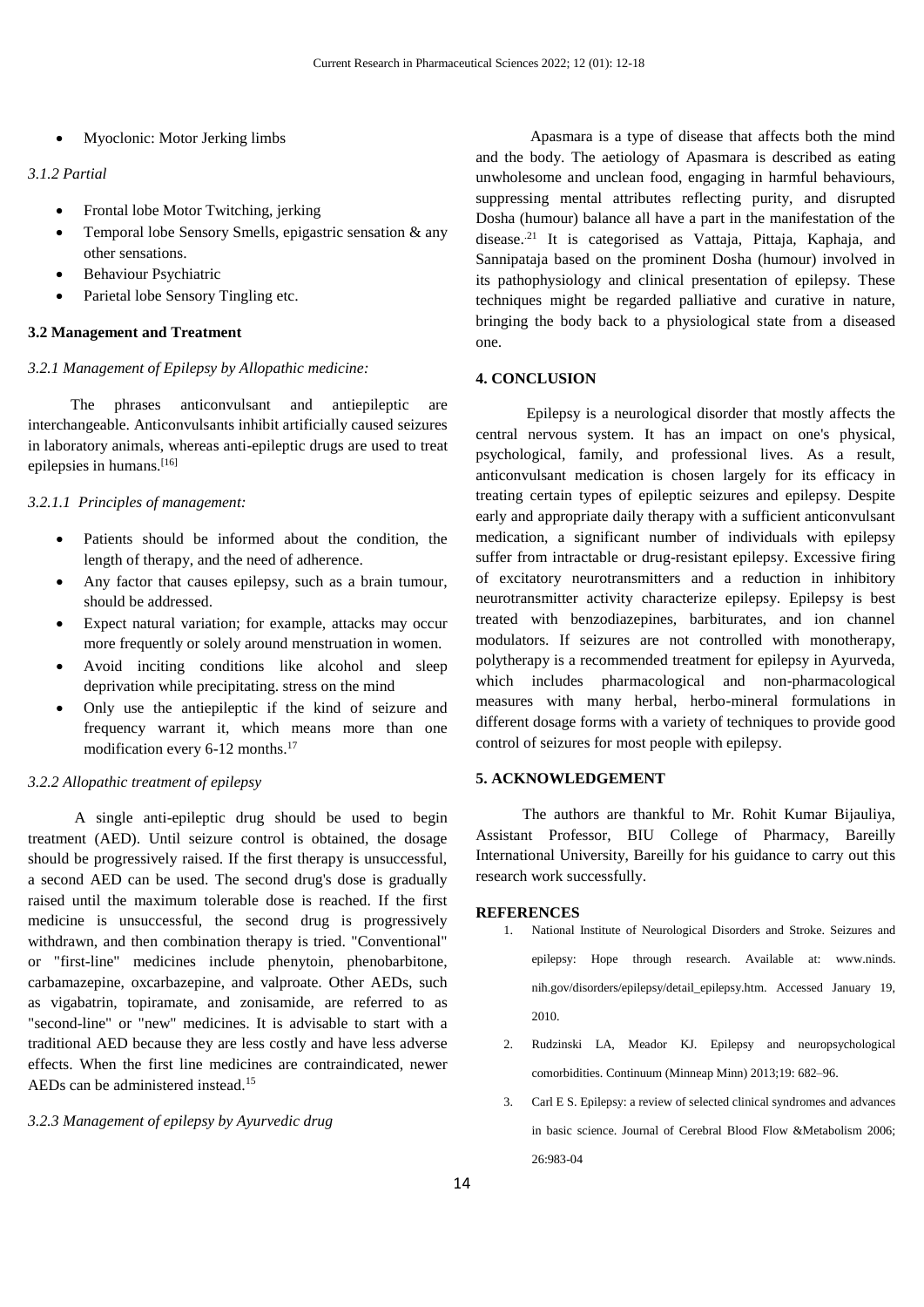| S. No.         | <b>Drug</b>      | <b>Mechanism of action</b>                                                           |  |
|----------------|------------------|--------------------------------------------------------------------------------------|--|
|                | Carbamazepine    | Suppress seizure spread. Inhibit voltage gated sodium channel.                       |  |
|                |                  |                                                                                      |  |
| $\overline{2}$ | Clobazam         | Binds and activates GABAA receptor which increase the frequency of Cl-channel        |  |
|                |                  | opening.                                                                             |  |
| 3              | Diazepam         | Binds and activates GABAA receptor, which increase the frequency of Cl-channel       |  |
|                |                  | opening.                                                                             |  |
| 4              | Ethosuximide     | Inhibition of T-type calcium channels.                                               |  |
| 5              | Felbamate        | Increases intracellular Ca2+and blocks excitatory postsynaptic potentials.           |  |
| 6              | Gabapentin       | Enhances GABA release.                                                               |  |
|                | Lamotrigine      | Blocks sodium channels. Presynaptically, it inhibits the release of excitatory amino |  |
|                |                  | acids. Postsynoptically, it diminishes the excitability of neurons.                  |  |
| 7              | Levetiracetam    | Enhances the release of inhibitory neurotransmitter.                                 |  |
| 8              | Oxcarbazepine    | Inhibits voltage-dependent fast sodium channels. Hyponatremia, sedation, dizziness.  |  |
| 9              | Phenytoin        | Enhances the release of inhibitory neurotransmitter.                                 |  |
| 10             | phenobarbital    | Binds and activates GABAA receptor which increase the frequency of Cl-channel        |  |
|                |                  | opening.                                                                             |  |
| 11             | Sodium valproate | Prolongation of Na+ channel inactivation and augments release of GABA.               |  |
| 12             | Tiagabine        | Inhibits GABA uptake.                                                                |  |
| 13             | Topiramate       | Potentiation of GABAA receptor-mediated currents.                                    |  |
| 14             | Vigabatrin       | Inhibits GABA-transaminase and increase synaptic GABA concentration.                 |  |
| 15             | Zonisamide       | Blockade of sodium channels, reduction of voltage dependent calcium currents and     |  |
|                |                  | glutamate induced synaptic excitation.                                               |  |

# **Table 1: Mechanism of Anti-epileptic drugs 18, 19, 20**

### **Table 2: Herbs having anticonvulsant activity for the management of Epilepsy described in Ayurveda [22, 23]**

| Common                                     | <b>Plant</b>                                                  | <b>Active</b>                                             | <b>Mechanism of Action and activity</b>   |
|--------------------------------------------|---------------------------------------------------------------|-----------------------------------------------------------|-------------------------------------------|
| <b>Name</b>                                | <b>Name</b>                                                   | Principle                                                 |                                           |
| Clove                                      | Eugenol, acetyleugenol, β-caryophyllene, vanillin,<br>Eugenia |                                                           | Increases onset of convulsions.           |
|                                            | caryophyllus                                                  | crategolicaci, tannins, gallotanic acid methylsalycylate, | Reduce duration of convulsions.           |
| Myrtaceae                                  |                                                               | flavonoids, eugenin, kaempferol, rhamnetil, eugenitin     | Delay onset on seizures.                  |
|                                            |                                                               | & triterpenoidslike oleanolic acid.                       | Increase GABAergic and glycinergic        |
|                                            |                                                               |                                                           | activity.                                 |
|                                            |                                                               |                                                           |                                           |
| Coconut<br>Cocos nucifera                  |                                                               | Monounsaturated fatty acids, Saponins.                    | Inhibit PTZ induced convulsions. Increase |
|                                            | Arecaceae                                                     |                                                           | GABA level, serotonin level.              |
|                                            |                                                               |                                                           |                                           |
| Karkandu<br>Zizphus jujube                 |                                                               | Flavonoids, saponins, tannins, vitamin A, vitamin B,      | Anticonvulsant action                     |
|                                            | Rhamnaceae                                                    | sugars, mucilage, calcium, phosphate $\&$ iron.           |                                           |
| Lotus<br>Nelumbo nucifera<br>Nelumbonaceae |                                                               | N-nornuciferine, O-nornuciferine, nuciferine, and         | Decrease tonic extensor convulsions.      |
|                                            |                                                               | roemerine, protein, amino acids, unsaturated fatty        | Anticonvulsant action                     |
|                                            |                                                               | acids, minerals, starch, and tannins.                     |                                           |
| Mango                                      | Mangifera indica                                              | Polyphenolics, triterpenoids,                             | Inhibit PTZ and MES induced convulsions,  |
|                                            | Anacardiaceae                                                 | mangierin, catechin, iso-mangiferin, alanine, glycine,    | increases GABA levels, Anticonvulsant     |
|                                            |                                                               | γ-aminobutyric acid, kinic acid                           | action.                                   |
|                                            |                                                               |                                                           |                                           |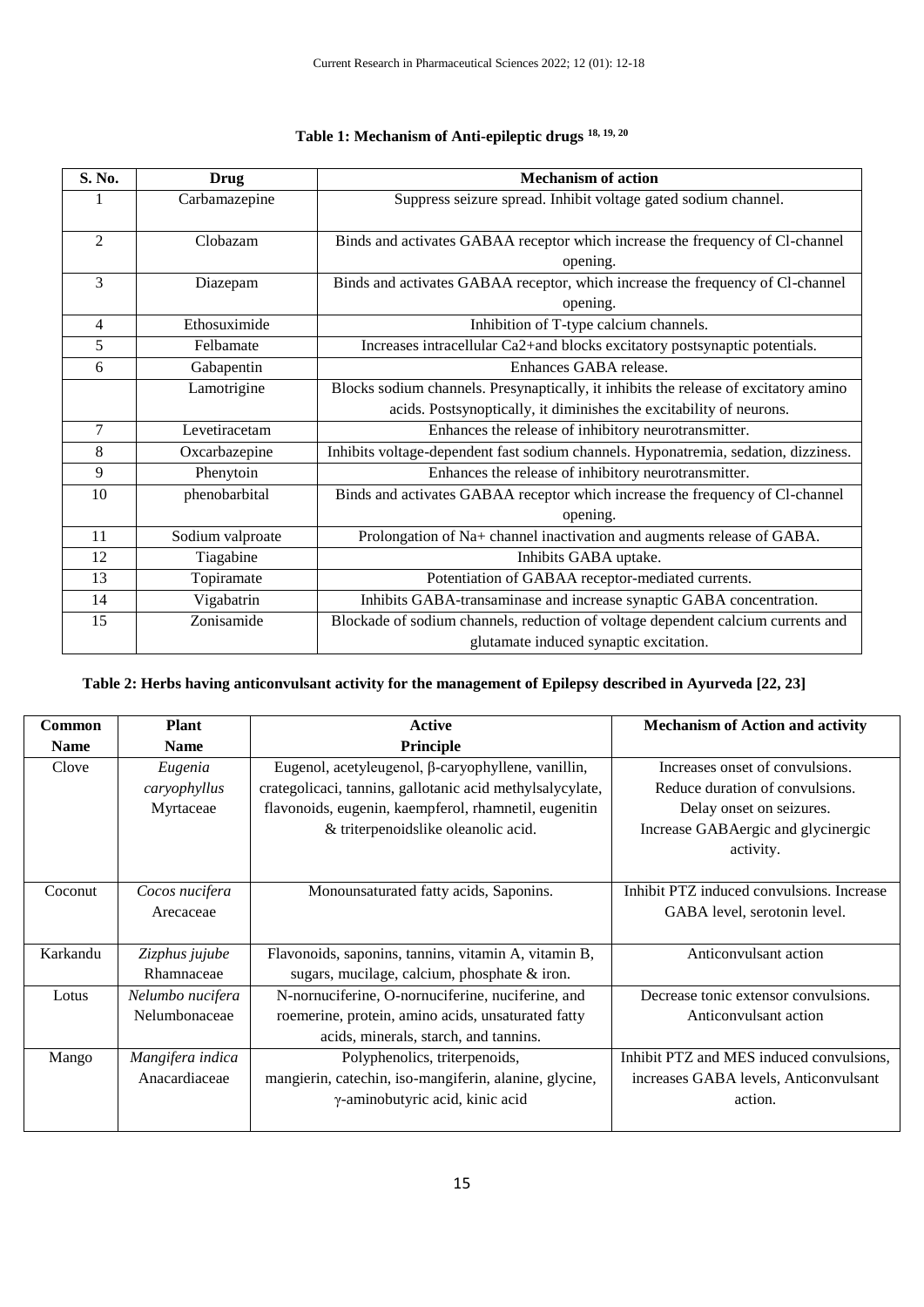| Musta                                            | Cyperus rotundus   | Cyperone, selinene, cyperene, cyperotundone,             | Anticonvulsant action.                    |
|--------------------------------------------------|--------------------|----------------------------------------------------------|-------------------------------------------|
|                                                  | Cyperaceae         | patchulenone, sugeonol, kobusone and isokobusone,        |                                           |
|                                                  |                    | pinene (monoterpene) derivatives of sesquiterpenes       |                                           |
|                                                  |                    | such as cyperol, isocyperol and cyperone.                |                                           |
| Nagkesara                                        | Mesua ferra        | Sesquiterpene, diterpenes, triterpenes, carboxylic acids | Reduce HLTE. Inhibit MES induced          |
|                                                  | Calophyllaceae     | and saturated hydrocarbons                               | convulsions. Increases the onset time of  |
|                                                  |                    |                                                          | seizures and decreases the duration of    |
|                                                  |                    |                                                          | seizure.                                  |
| Myristica<br>Nutmeg                              |                    | Myristicin and Macelignan                                | Inhibit seizures and uses the severity of |
|                                                  | fragrans           |                                                          | seizures.                                 |
|                                                  | Myristicaceae      |                                                          |                                           |
| Saffron<br>Crocus sativus                        |                    | Crocetin, picrocrocin, safranal, isophorone              | Increases seizure threshold, block PTZ    |
|                                                  | Iridaceae          |                                                          | induced convulsions, increases GABA-      |
|                                                  |                    |                                                          | ergic neurotransmission, Inhibit absence  |
|                                                  |                    |                                                          | seizure, Improve tonic clonic seizures.   |
| Spikenard                                        | Nardostachys       | Valeranone, Calerene, patchouol, α-gurjunene,            | Increases seizure threshold, inhibit the  |
|                                                  | jatamansi          | aristolone, β-maalien, spathulenol                       | electroshock convulsions Increases GABA,  |
|                                                  | Caprifoliaceae     |                                                          | 5-HT, 5-HIAA.                             |
| Sesamum indicum<br>Sesame<br>Propanone, ethanone |                    | Decrease ROS, MDA in epileptics                          |                                           |
|                                                  | Pedaliaceae        |                                                          |                                           |
| Sway                                             | Acorus             | Essential oils and asarone                               | Prevents convulsion related GABA -ergic   |
|                                                  | tatarinowii Schott |                                                          | neuron damage in the brain, Neuro         |
|                                                  | Acoraceae          |                                                          | protective aginst N-methyl-D-aspatate or  |
|                                                  |                    |                                                          | Glu-induced excitotoxic neuronal cell,    |
|                                                  |                    |                                                          | Receipting-binding assay act as specific  |
|                                                  |                    |                                                          | binding to striatal dopamine D1 and D2    |
|                                                  |                    |                                                          | receptors                                 |
| Tagara                                           | Valeriana wallichi | Valerian, valipotriates GABA sesquiterpene,              | Sedative action.                          |
|                                                  | Caprifoliaceae     | diterpenes, triterpenes, carboxylic acids and saturated  | Decrease HLTE.                            |
|                                                  |                    | hydrocarbons                                             | Anticonvulsant activity.                  |
|                                                  |                    |                                                          |                                           |

## **Table 3: Ayurvedic Formulations used for the management of Epilepsy [24-31]**

| S. No.         | <b>Formulation</b> | <b>Name of formulation</b> | Mechanism of action and activity            |
|----------------|--------------------|----------------------------|---------------------------------------------|
|                |                    |                            |                                             |
| 1              | Arka               | Rasonadi Arka.             | As adjuvant drug                            |
| $\mathbf{2}$   | Aasava-Arista      | Aswagandharista            | Antipsychotic drug Especially for epilepsy. |
|                |                    | Saraswatarista             | Intellect promoting & Antipsychotic drug.   |
| 3              | Avaleha            | Chandravaleha              | Epileptic effect                            |
| $\overline{4}$ | Churna             | Saraswata                  | Nootropic and cognition enhancer.           |
|                |                    | Jatamansi                  | Sedative and anxiolytic effect.             |
|                |                    | Aswagandha                 |                                             |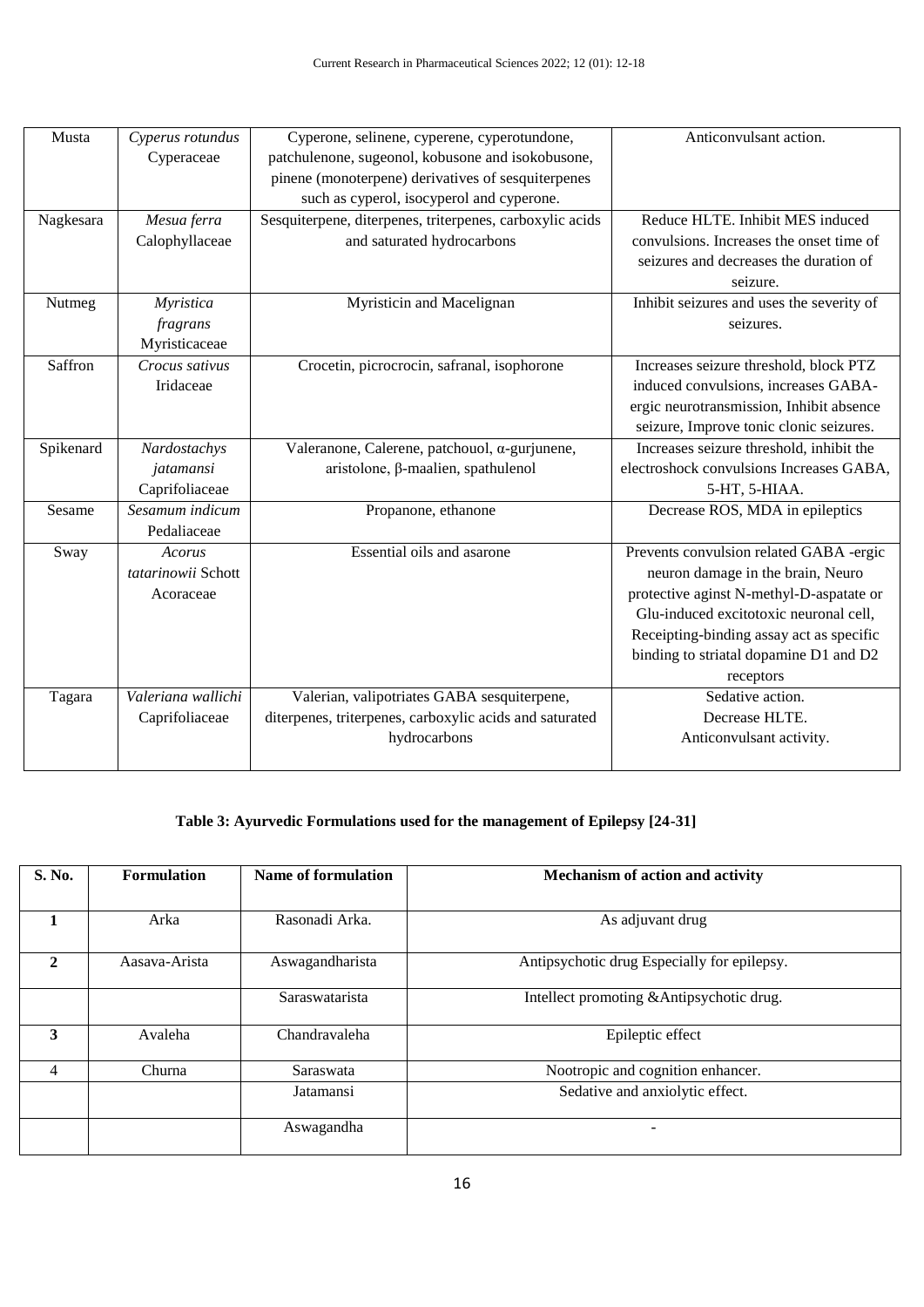|                |            | Sarpagandha            | Used in hysterical fits, insomnia                                                                                                                                                                                                                                                                                                                                          |
|----------------|------------|------------------------|----------------------------------------------------------------------------------------------------------------------------------------------------------------------------------------------------------------------------------------------------------------------------------------------------------------------------------------------------------------------------|
| 5              | Ghrita     | Panchagavya            | Controls the frequency of convulsions and Duration of convulsions.<br>It can be given for a long duration of time in the rapeutic dosage without the<br>fear of any side-effects.                                                                                                                                                                                          |
|                |            | Kushmanda              | Increases memory and reduces stress.                                                                                                                                                                                                                                                                                                                                       |
|                |            | <b>Brahmi</b>          | Reduces the extensor tonus phase of convulsion in their standard doses, as a<br>Shamana Sneha provided significant relief in severity, frequency of attack,<br>salivation, pre and post ictal features in comparison to other groups. Brahmi<br>Ghrita in the form of Brumhana Sneha shown better relief in duration of<br>attack and impaired higher<br>mental functions. |
|                |            | Mahapancha gavya       | Especially for epilepsy and it controls the frequency of convulsions.<br>Mahachaitasa Contents are Jeevaniya Dravyas which plays Rasayana effect<br>on body and also effective for cognitive development of patient. Specially<br>for insanity & epilepsy.                                                                                                                 |
| 6              | Kwatha     | Manasyadi              | Used in hysterical fits.                                                                                                                                                                                                                                                                                                                                                   |
|                |            | Dasamula Kashaya       | Used as anupana in Apasmara along with Kalyanaka Ghrita.                                                                                                                                                                                                                                                                                                                   |
| $\overline{7}$ | Rasausadhi | Chaturbhuja rasa       | Anticonvulsant effect.                                                                                                                                                                                                                                                                                                                                                     |
|                |            | Smritisagara rasa      | Intellect promoting, reduces the stress.                                                                                                                                                                                                                                                                                                                                   |
|                |            | Unmada Gajakesari      | Antiepileptic activity after prolonged administration and also balances the<br>excitatory and inhibitory neurotransmitters in CNS, the main action being<br>GABAergic action and additional antioxidant activity of herbs.                                                                                                                                                 |
|                |            | Tantupashana           | Tantupashana is affective against MES seizures in animals and it may be<br>useful in generalized tonic clonic seizures/grandma epilepsy in human<br>beings.                                                                                                                                                                                                                |
|                |            | Kausheyashma<br>Bhasma | Useful in Epilepsy.                                                                                                                                                                                                                                                                                                                                                        |
|                |            | Apasmarari rasa        | Act as an anti-convulsant drug, on MES animal model of convulsion<br>preceded by LD 50 determination. It also has some significant result when<br>compared to other drugs like Phenytoin and Samritisagar rasa.                                                                                                                                                            |
| 8              | Taila      | Bala Taila             | For external application, Apasmaram pranashayet                                                                                                                                                                                                                                                                                                                            |
|                |            | Shatavari              | It predominantly Vata Shamaka, have Anulomana (carminative) property.<br>The drug as a whole is Medhya & Rasayana. Considering all these<br>properties, the drug acts on the mind and exhibits anticonvulsive activities.                                                                                                                                                  |
|                |            | Shirisha               | Apasmaramhanyat.                                                                                                                                                                                                                                                                                                                                                           |

- 4. Epilepsy: aetiogy (Sic), epidemiology and prognosis, World Health organization. 2001; Achieved form the original on 2007-05-18. Availableat:http://web.archieve.org/web/20070518073641/http://www.w ho.int/mediacentre/facsheets/fs165/en/Retrieved 2007-06-14.
- 5. Commission on Epidemiology and prognosis. International League Against Epilepsy. Guidelines for epidemiologic studies on epilepsy. Epilepsia 1993;34(4):592-96.
- 6. Blume W, Luders H, Mizrahi E, Tassinary C, Van Emde Boas W, Enjel

J. Glossary of descriptive terminology for ictal semiology; report of the